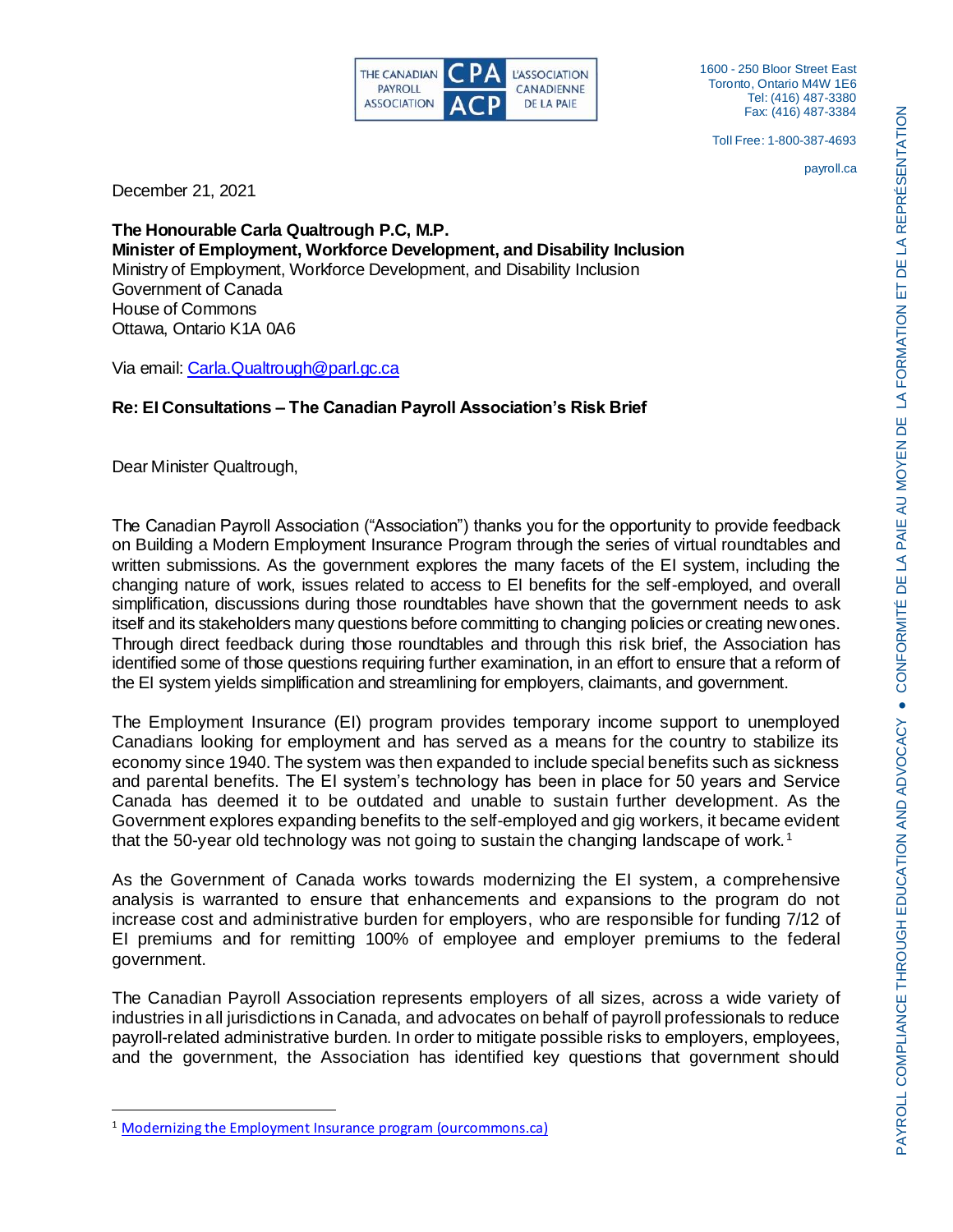consider prior to establishing new EI policies, in response to questions asked during the roundtables, and comments and recommendations made by other stakeholders.

#### **Expanding EI to self-employed and gig workers**

The federal government is undertaking public consultations on whether to cover self-employed and gig workers for regular benefits under Canada's EI program. Self-employed workers currently have access to special benefits (for example, parental benefits) if they have entered into an agreement with the Canada Employment Insurance Commission through Service Canada and contribute the equivalent of both employee and employer premiums. The inclusion of this group of workers under regular EI benefits may result in a less equitable system for all the beneficiaries who pay into the system. Without legislative restrictions, such a worker could potentially lay themselves off and receive EI since they are not overseen by an employer, whereas an employee cannot. The nature of self-employment and gig-work allows the worker the ability to choose a contract for work; in turn, it allows them to also decide not to work.

Access to EI benefits has historically been determined based on the information provided by employers on the Record of Employment (ROE), one of the most administratively burdensome forms for employers to complete in its current state. Self-employed and gig workers do not receive an ROE when an interruption of earnings or separation of employment occurs. Relying on a selfemployed individual to complete their own ROE-type document or self-report hours worked and wages earned may increase the potential for fraud.

The following questions ought to be asked when considering expanding regular EI benefits to self-employed and gig workers.

- What kind of safeguards will be in place to ensure no misuse of the EI system given the lack of employee-employer relationship, and the worker's ability to choose when they work?
- Will premiums increase for employees and employers to compensate for a larger pool of potentially eligible individuals? How will the annual premium rate be set to take into account this larger pool and this type of eligible worker?
- Will the self-employed and gig workers need an ROE-type form to access EI, and who would be responsible for issuing and verifying the accuracy and legitimacy of the form?

#### **Permanent waiving of the one-week waiting period**

Similar to what occurred when the waiting period was reduced from two weeks to one week effective 2017, employers could be required to review and possibly amend their short-term disability (STD) plans in order to maintain eligibility under the EI Premium Reduction Program (PRP). Employers were required to analyze the impact of the one-week waiting period on their policies; obtain advice from their benefits advisors, sponsors, and brokers; decide what changes may be required to their STD plans; underwrite needed changes to their STD plans, rewrite policies, employments contracts, and collective agreements; and communicate changes to their payroll service and software providers, employees, management, and unions. (Amendments to collective agreements are typically cyclical, and contracts are in place for several years before the next round of negotiations.)

In recognition of the requirements above, employers were provided up to four years to make any required changes to their STD plan while maintaining their eligibility under the PRP. If the oneweek waiting period were to be eliminated, employers would once again be required to go through all of the same steps, unless the PRP program did not require employers to start benefits from day one of an STD claim.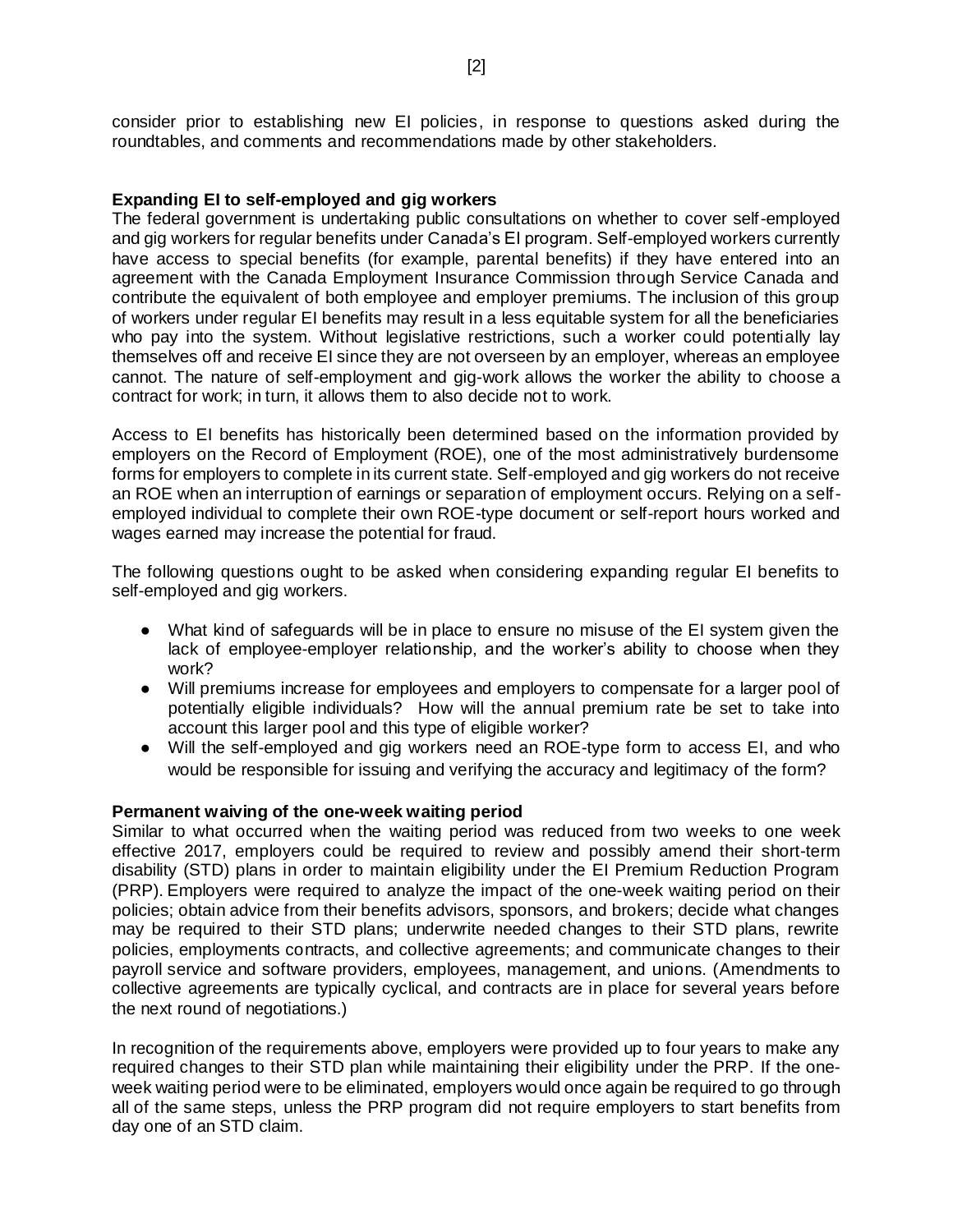An elimination of the one-week waiting period may lead employers to reconsider offering a STD plan altogether, resulting in increased usage, and further strain, on the EI program.

Key considerations for the government to consider before eliminating the EI waiting period:

- Will the PRP program maintain the current criteria that the employer's STD plan pay the benefit to employees within 8 days of illness or injury?
- Will employers have the same four years to review their STD plans as they did when the waiting period was reduced from two weeks to one?
- Will this result in increased employee usage and dependency on the EI program?

# **Extension of EI sickness benefits from 15 to 50 weeks**

An additional eligibility criterion under the PRP is that an employer's STD plan must provide at least 15 weeks of benefits. If this requirement is increased, employers will need to go through the same analysis as would be required if eliminating the benefits waiting period (as described in the previous section).

Employer STD plans typically pay 16 weeks of benefits, and then switch over to long-term disability (LTD) coverage. If EI sick benefits are increased to 50 weeks, employers may decide to no longer offer STD or LTD benefits, which would put a further strain on the EI program. The financial strain would also be felt by employees since STD and LTD typically pay considerably more than EI, making EI benefits less advantageous for employees.

Many Canadian employers also offer top-up payments to employees who are in receipt of EI sick benefits to help claimants with the significant decrease in income. An increase in the duration of EI sickness benefits from 15 weeks to 50 weeks could cause employers to reassess their top-up plans to avoid the potential increase of over 330% as the cost of extending the top-up benefit over the full 50 weeks. For employers that offer top-ups on other EI benefits, such as adoption, maternity and parental leave, it is possible that these supplements would also be cancelled for consistency.

Questions to consider include:

- Will employers need to increase their STD plan to the full 50 weeks in order to continue qualifying under the Premium Reduction Program (PRP), or can this criterion remain at 15 weeks?
- Will an increase to EI sick benefits result in increased employee usage and dependency on the EI program?
- Will employees be in an overall disadvantaged financial position if employers reduce or eliminate their top-up plans?

## **Parental benefits flexibility**

The proposed parental benefits flexibility could be interpreted as allowing beneficiaries to sporadically start, stop, and resume their parental leave until their EI benefits are fully used. Having an employee take multiple non-continuous leaves in the same calendar year would increase the administrative burden for employers, and may lead to staffing challenges. Generally, employers recruit for a temporary position to fill the predetermined length of the vacancy. If the claimant can choose to enter in and out of employment at will, employers may be faced with double staffing issues and added costs for having their employee and their temporary replacement on payroll at the same time. Employers and recruiters would be exceedingly challenged to find temporary replacements if these contracts of employment included the